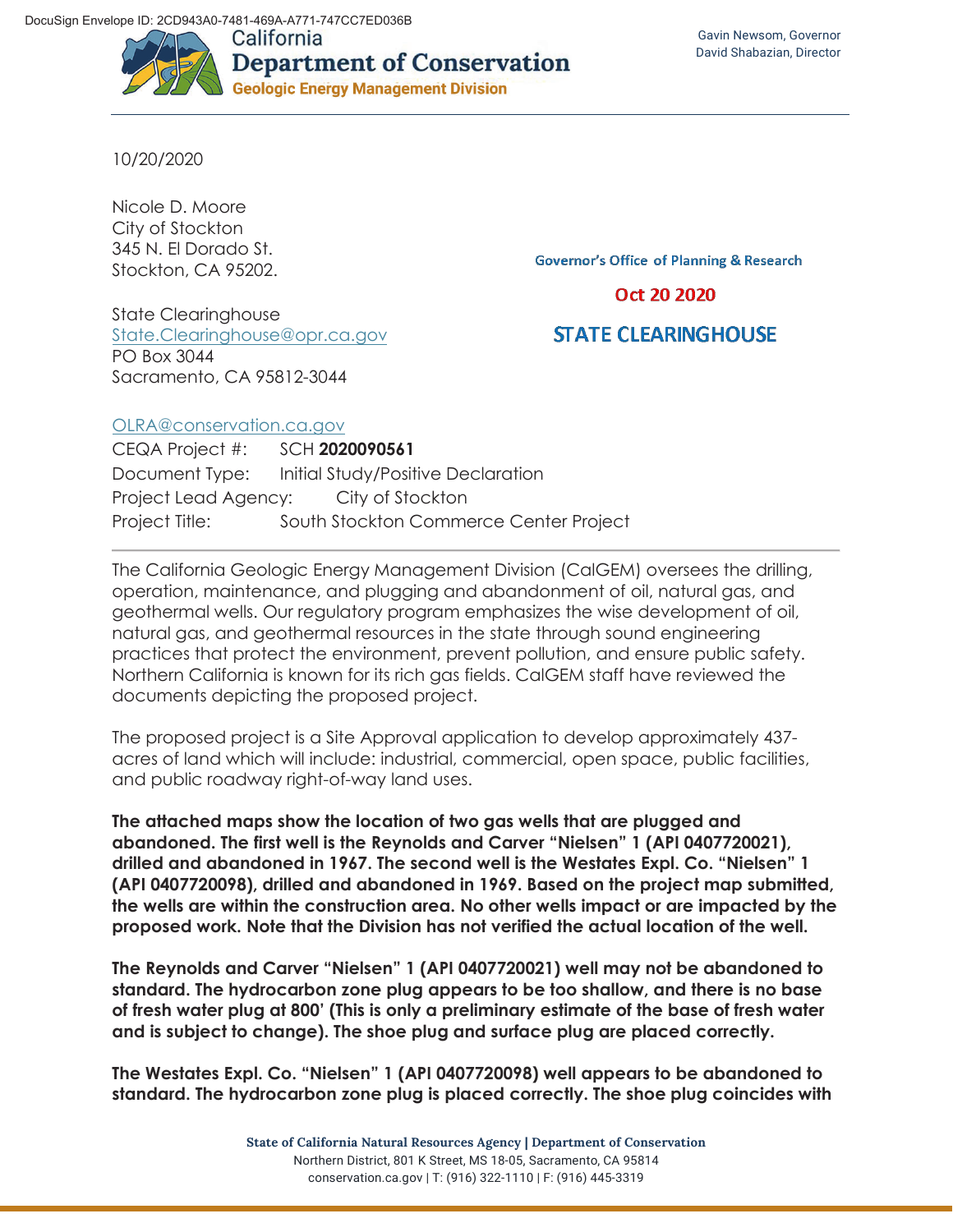**the base of fresh water zone and is placed correctly (Please note this is based off of a preliminary estimate of base of fresh water at 800'. A better estimate of the base of fresh water may change the abandoned standard of this well). The surface plug is placed correctly.** 

## **For future reference, you can review wells located on private and public land at CalGEM's website: https://maps.conservation.ca.gov/doggr/wellfinder/#close**

The local permitting agencies and property owner should be aware of, and fully understand, that significant and potentially dangerous issues may be associated with development near oil and gas wells. These issues are non-exhaustively identified in the following comments and are provided by CalGEM for consideration by the local permitting agency, in conjunction with the property owner and/or developer, on a parcel-by-parcel or well-by-well basis. As stated above, CalGEM provides the above well review information solely to facilitate decisions made by the local permitting agency regarding potential development near a gas well.

- **1.** It is recommended that access to a well located on the property be maintained in the event abandonment of the well becomes necessary in the future. Impeding access to a well could result in the need to remove any structure or obstacle that prevents or impedes access. This includes, but is not limited to, buildings, housing, fencing, landscaping, trees, pools, patios, sidewalks, and decking.
- **2.** Nothing guarantees that a well abandoned to current standards will not start leaking oil, gas, and/or water in the future. It always remains a possibility that any well may start to leak oil, gas, and/or water after abandonment, no matter how thoroughly the well was plugged and abandoned. CalGEM acknowledges that wells abandoned to current standards have a lower probability of leaking oil, gas, and/or water in the future, but makes no guarantees as to the adequacy of this well's abandonment or the potential need for future re-abandonment.
- **3.** Based on comments **1** and **2** above, CalGEM makes the following general recommendations:
	- **a.** Maintain physical access to any gas well encountered.

**b.** Ensure that the abandonment of gas well(s) is to current standards. If the local permitting agency, property owner, and/or developer chooses not to follow recommendation "**b**" for a well located on the development site property, CalGEM believes that the importance of following recommendation "**a**" for the well located on the subject property increases. If recommendation "**a**" cannot be followed for the well located on the subject property, then CalGEM advises the local permitting agency, property owner, and/or developer to consider any and all alternatives to proposed construction or development on the site (see comment **4** below).

**4.** Sections 3208 and 3255(a)(3) of the Public Resources Code give CalGEM the authority to order the abandonment or re-abandonment of any well that is hazardous, or that poses a danger to life, health, or natural resources.